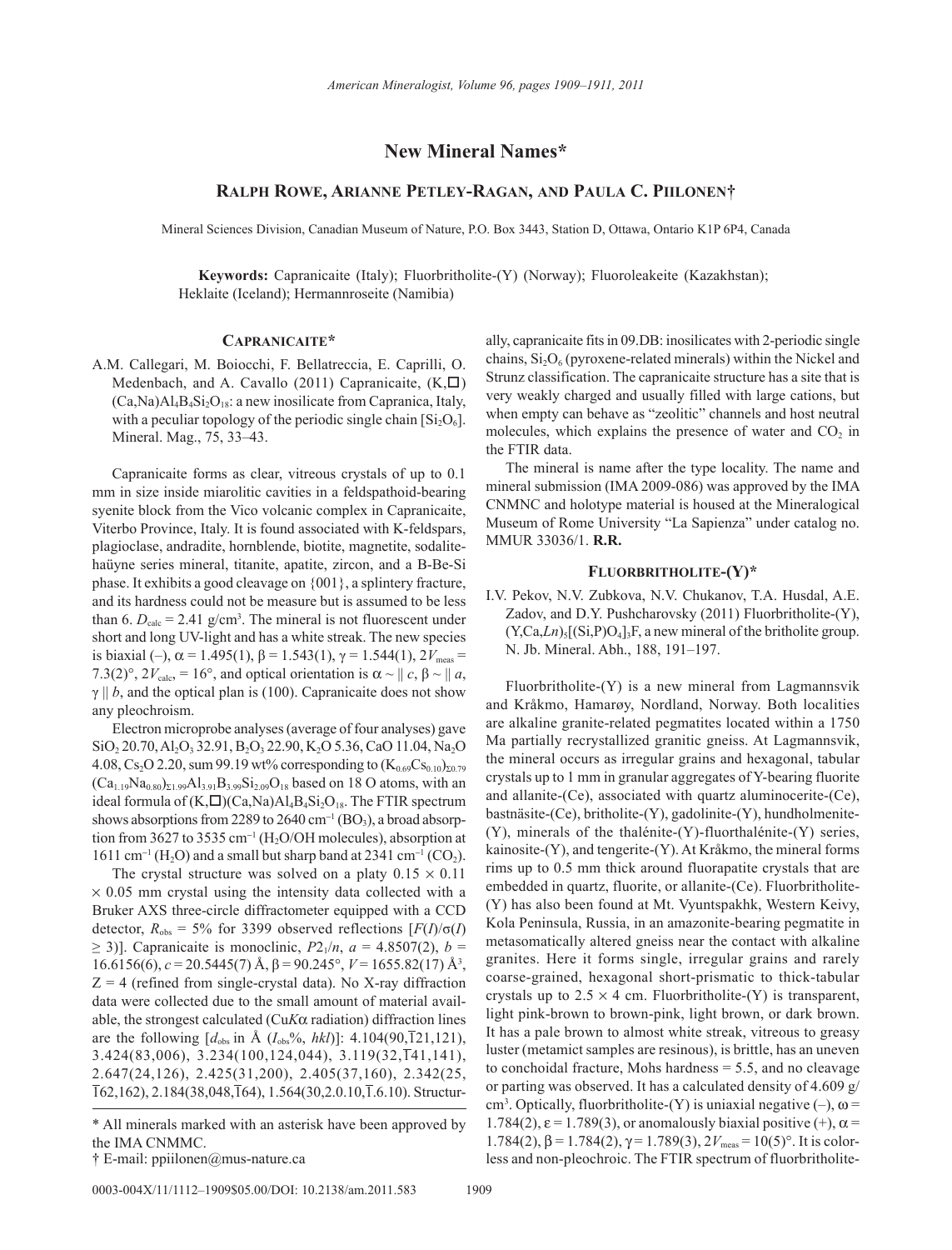(Y) is typical of that for other britholite-group minerals.

The chemical composition of fluorbritholite-(Y) was determined by WDS on a Camebax SX50 electron microprobe. The average (range) of four analyses on the holotype material gave CaO 12.21 (11.3–13.0), MnO 1.06 (0.8–1.2),  $Y_2O_3$ 30.80 (29.4–31.7), La<sub>2</sub>O<sub>3</sub> 1.13 (0.9–1.3), Ce<sub>2</sub>O<sub>3</sub> 7.12 (6.7–7.9),  $Pr_2O_3$  0.69 (0.5–0.8),  $Nd_2O_3$  6.85 (5.7–7.9),  $Sm_2O_3$  2.15  $(1.7–2.9), Gd<sub>2</sub>O<sub>3</sub> 2.23 (1.8–2.9), Dy<sub>2</sub>O<sub>3</sub> 2.8 (2.2–3.6), Er<sub>2</sub>O<sub>3</sub>$ 2.61 (2.1–3.1),  $Yb_2O_3$  3.75 (3.3–4.2),  $SiO_2$  24.18 (23.8–24.5),  $P_2O_5$  0.29 (0.2–0.4), F 2.01 (1.8–2.3), O  $\times$  (F,Cl)<sub>2</sub> –0.85, total 99.03 wt%, corresponding to an empirical formula (based on 13 anions) of  $[(Y_{2.013}Ce_{0.320}Nd_{0.300}Yb_{0.140}Dy_{0.111}Er_{0.101}Gd_{0.091}]$  $\text{Sm}_{0.091}\text{La}_{0.051}\text{Pr}_{0.031}\text{S}_{23.249}\text{Ca}_{1.607}\text{Mn}_{0.110}\text{S}_{4.966}[(\text{Si}_{2.970}\text{P}_{0.030})_{\text{S}3}\text{O}_{12}]$  $[F_{0.781}O_{0.210}(OH)_{0.009}]_{\Sigma1}.$ 

Powder X-ray diffraction data for fluorbritholite-(Y) were collected using a STOE STADI MP powder diffractometer  $(CuK\alpha_1$  radiation) with a STOE linear position sensitive detector. The strongest lines on the diffraction pattern  $[d_{obs}$  in  $\AA$   $(I_{obs}\%$ , *hkl*)] include 4.104(27,200), 3.160(27,102), 3.102(29,210), 2.826(100,121), 2.775(58,112), 2.737(46,300), 1.948(25,222), and 1.839(28,123), with refined unit-cell parameters of  $a =$ 9.464(2), *c* = 6.845(2) Å, *V* = 531.0(4) Å3 , *Z* = 2. Single-crystal X-ray structure data were collected on an Xcalibur S diffractometer with a CCD detector (Mo*K*a radiation). A total of 14113 reflections were observed, with 474 unique reflections. The structure was refined in space group  $P6<sub>3</sub>/m$  to  $R1 = 0.0466$ ,  $wR2$  $= 0.0717$  for 461 observed reflections with  $F_0 > 4\sigma(F_0)$ , GoF = 1.309. The mineral is isostructural with fluorapatite.

Both the mineral and named have been approved by the IMA CNMNC (IMA no. 2009-005). The mineral has been named as the fluorine-dominant analogue of britholite-(Y). The holotype specimen has been deposited in the Fersman Mineralogical Museum of the Russian Academy of Sciences, Moscow (catalog no. 3762/1). **P.C.P.**

### **Fluoroleakeite\***

F. Cámara, F.C. Hawthorne, N.A. Ball, G. Bekenova, A.V. Stepanov, and P.E. Kotel'nikov (2010) Fluoroleakeite,  $\text{NaNa}_2(\text{Mg}_2\text{Fe}_2^{3+}\text{Li})\text{Si}_8\text{O}_{22}\text{F}_2$ , a new mineral of the amphibole group from the Verkhnee Espe deposit, Akjailyautas Mountains, Eastern Kazakhstan District, Kazakhstan: description and crystal structure. Mineral. Mag., 74, 521–528.

Fluoroleakite was discovered in the Verknee Espe deposit, Akjailyautas Mountains, Eastern Kazakhstan District, Kazakhstan. It occurs as poorly terminated prisms up to 3 mm in length as single-crystal, small aggregates and as inclusions in the mineral cámarite. It has a splintery fracture, a hardness  $\sim$ 6,  $D_{\text{calc}}$  $= 3.245$  g/cm<sup>3</sup>, and a perfect cleavage  $\{110\}$  characteristic of monoclinic amphiboles. Optically, fluoroleakeite is biaxial (–), indices of refraction  $\alpha$  = 1.663(2),  $\beta$  = 1.673(2),  $\gamma$  = 1.680(2),  $2V_{\text{meas}} = 80.9(6)^\circ$ ,  $2V_{\text{calc}} = 79.4^\circ$ , and optical orientation is  $X^\wedge a$  $= 14.1^\circ$  (in β obtuse), *Y* || *b*, *Z*  $\land$  *c* = 75.9° (in β acute). It shows pleochroism in the following pattern:  $X =$  pale gray-green,  $Y =$ medium gray,  $Z = \frac{gray-brown}{% }$ . The mineral is black with a light gray to colorless streak and does not fluoresce under short and long-wave UV-light.

The chemistry of fluoroleakeite from a combination of

electron microprobe analyses (average of 10 analyses) and structural determination for Li and the  $Fe^{2+}/Fe^{3+}$  ratio gave SiO<sub>2</sub> 53.34, TiO<sub>2</sub> 1.27, Al<sub>2</sub>O<sub>3</sub> 0.62, V<sub>2</sub>O<sub>3</sub> 0.05, Fe<sub>2</sub>O<sub>3</sub> 15.10, FeO 6.0, MnO 2.04, ZnO 0.18, MgO 6.40, CaO 0.13, Na<sub>2</sub>O 9.08, K<sub>2</sub>O 1.98, Li2O 1.10, H2O(calc) 0.16, F 3.33, sum 99.39 wt% corresponding to an empirical formula of  $(Na_{0.64}K_{0.38})(Na_{1.98}Ca_{0.02})$  $(\mathrm{Li}_{0.66}\mathrm{Mg}_{1.42}\mathrm{Fe}_{0.75}^{2+}\mathrm{Mn}_{0.26}^{2+}\mathrm{Zn}_{0.02}\mathrm{Fe}_{1.69}^{3+}\mathrm{V}_{0.01}^{3+}\mathrm{Ti}_{0.14}^{4+}\mathrm{Al}_{0.03})(\mathrm{Si}_{7.93}\mathrm{Al}_{0.07})$  $O_{22}(F_{1.57}OH_{0.16}O_{0.27})$  based on 23 O atoms. The ideal formula is  $NaNa<sub>2</sub>(Mg<sub>2</sub>Fe<sub>2</sub><sup>3+</sup>Li)Si<sub>8</sub>O<sub>22</sub>F<sub>2</sub>.$ 

The structure was solved on a  $25 \times 200 \times 300$  µm crystal using a Bruker AXS diffractometer equipped with a SMART APREX CCD detector to  $R_{obs} = 2.4\%$  for 2423 observed reflections  $[I_0 >$ 4σ(*I*)]. Fluoroleakeite is monoclinic, *C*2/*m*, with unit-cell parameters refined to  $a = 9.8297(3)$ ,  $b = 17.9257(6)$ ,  $c = 5.2969 \text{ Å}$ ,  $\beta$  $= 103.990(1)$ °,  $V = 905.7(1)$  Å<sup>3</sup>,  $Z = 2$ . The strongest diffraction lines (Gandolfi camera, Ni-filtered Cu*K*α radiation, 17 lines) include  $[d_{obs}$  in Å  $(I_{obs}\%$ , *hkl*)]: 8.434(40,110), 4.464(30,021), 3.405(30,131), 3.137(20,310), 2.718(100,151), 2.541(20,202), 2.166(20,261). The presence of Li in the structure characterizes the leakite-related amphiboles and improved detection methods for light elements such as Li suggest that Li-amphiboles to be more common that previously thought.

The new mineral takes its name from being the fluorinedominant analog of the (OH)-dominant end-member mineral leakeite. The mineral and its name were approved by the IMA CNMNC (2009-085) and the holotype material has been incorporated to the mineral collection of the Fersman Mineralogical Museum, Moscow, Russia under catalog no. 3828/1. **R.R.**

#### **Heklaite\***

A. Garavelli, T. Balić-Žunić, D. Mitolo, P. Acquafredda, E. Leonardsen, and S.P. Jakobsson (2010) Heklaite, KNaSi $F_6$ , a new fumarolic mineral from Hekla volcano, Iceland. Mineral. Mag., 74, 147–157.

The new mineral heklaite was identified in five specimens collected from fumarols formed by the 1991 eruption of the Hekla central volcano located in the Eastern Volcanic Zone in South Iceland. Heklaite occurs as micrometer to submicrometer glassy, colorless, transparent and non-fluorescent crystals with a white streak. Optical properties, hardness and density were not observed or measured due to the minute crystal size.  $D_{\text{calc}} = 2.69$ g/cm3 . It forms closely associated with ralstonite, malladrite, hieratite, and other potentially new mineral phases in fumarolic encrustations and is found intergrown with malladrite and possibly with the cubic polymorph of hieratite.

Analyses with an electron microprobe-EDS (average of five point analyses) gave: Na 11.98, K 18.29, Si 13.91, F 55.66, sum 99.84 wt% corresponding to  $Na<sub>1.063</sub>K<sub>0.954</sub>Si<sub>1.010</sub>F<sub>5.974</sub>$  based on 9 apfu. The ideal formula is  $KNaSiF<sub>6</sub>$ . Heklaite possibly forms through the following reactions caused by F-rich gases being released in fumarols:

$$
SiO2(s) + 6HF(aq) \rightarrow H2SiF6(aq) + 2H2O(l)
$$
 (1)  
H<sub>2</sub>SiF<sub>6</sub> + 2*MeCl* \rightarrow *Me*<sub>2</sub>SiF<sub>6</sub> + 2HCl, where *Me* = Na, K (2)

Solving the structure using single-crystal X-ray data was not attempted due to the small crystal size, but Rietveld refine